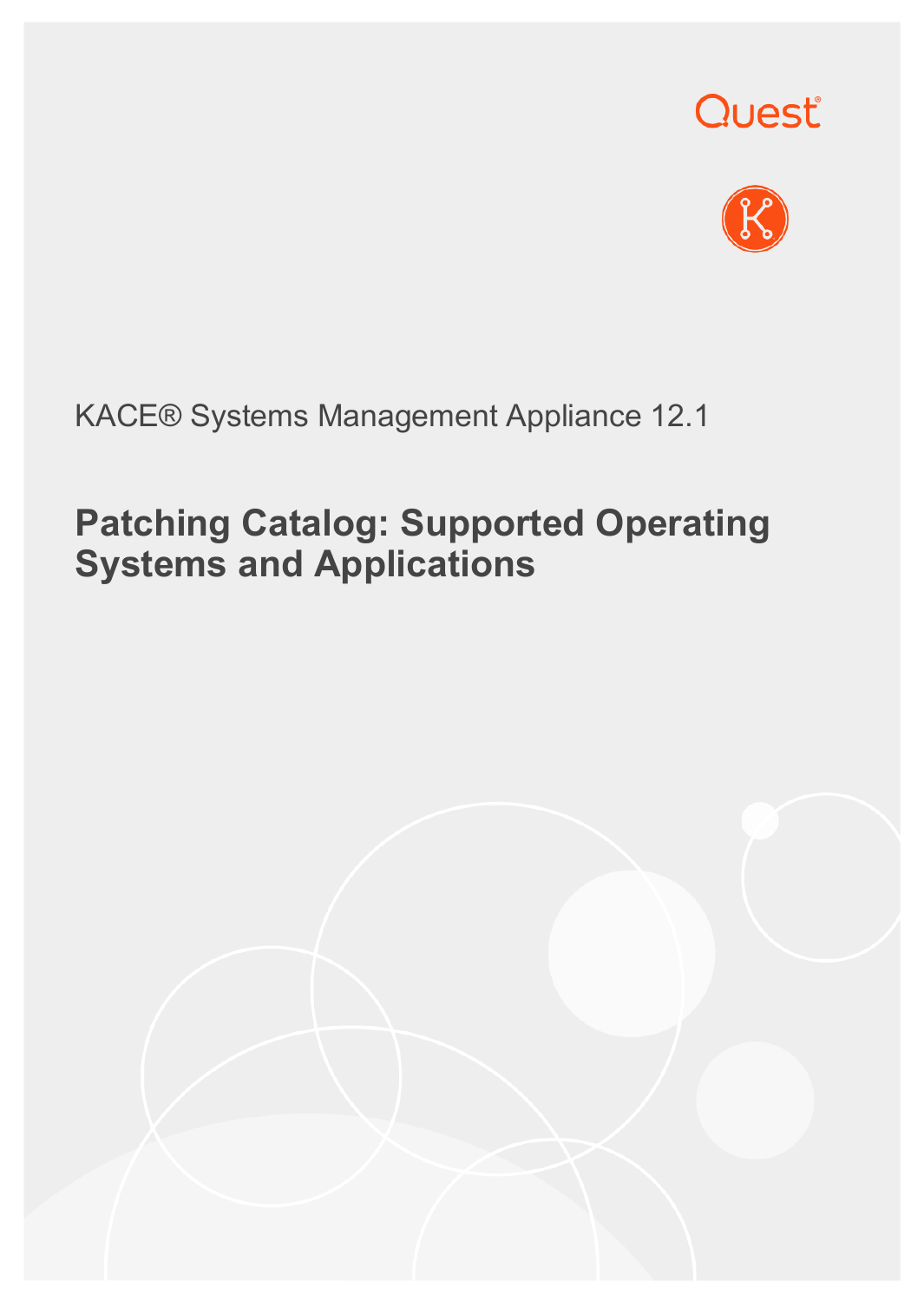### **Table of Contents**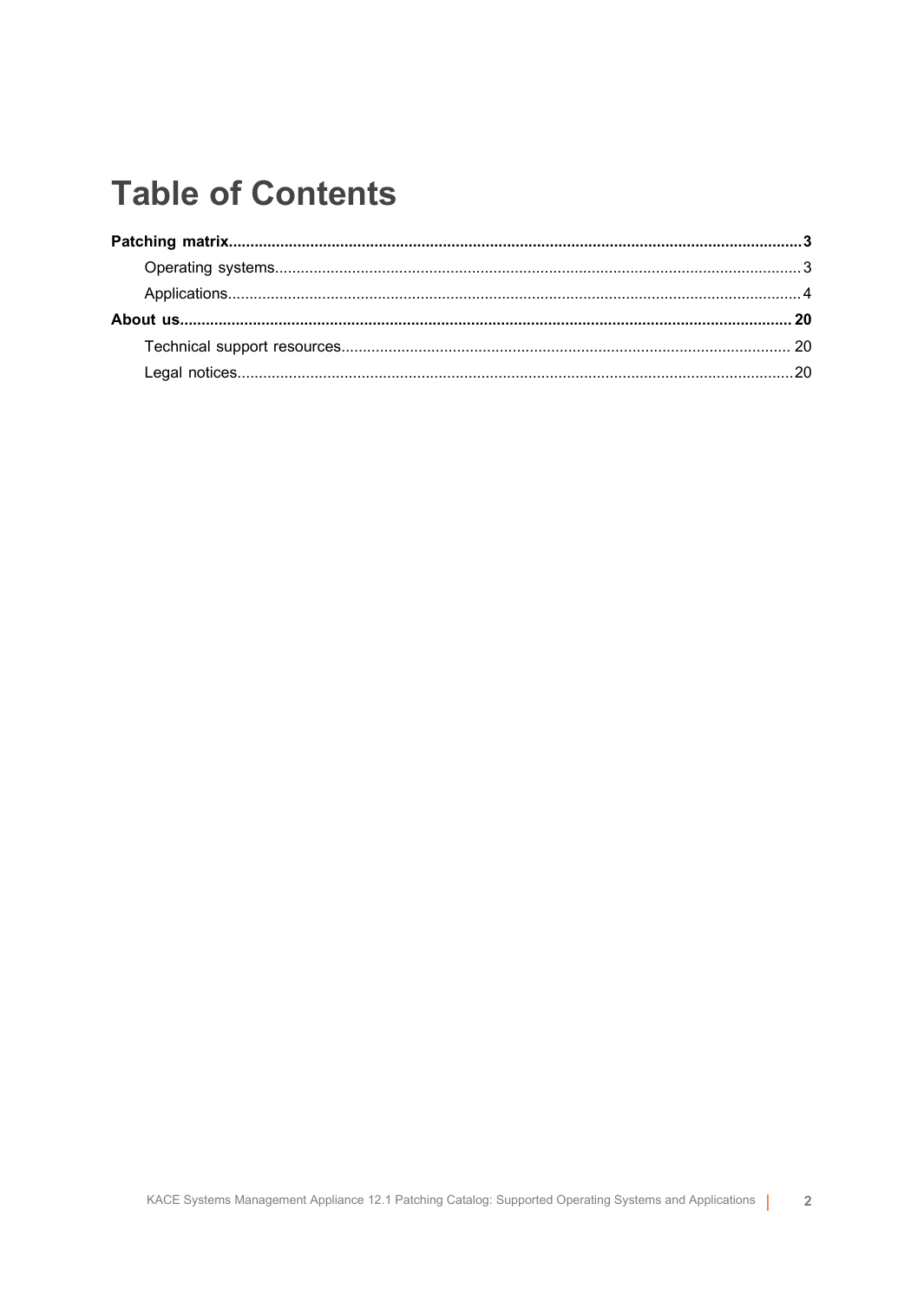# **Patching matrix**

<span id="page-2-0"></span>This document contains the most recent list of supported applications and operating systems in the KACE Patch Catalog. The content of this matrix was compiled in March 2022.

### <span id="page-2-1"></span>**Operating systems**

| <b>Platform</b> | <b>Publisher</b>      | <b>Operating System (OS)</b> |
|-----------------|-----------------------|------------------------------|
| Mac             | Apple Computer, Inc.  | macOS Catalina 10.15         |
| Mac             | Apple Computer, Inc.  | macOS High Sierra 10.13      |
| Mac             | Apple Computer, Inc.  | macOS Mojave 10.14           |
| Mac             | Apple Computer, Inc.  | macOS Sierra 10.12           |
| Windows         | Microsoft Corporation | Windows 10                   |
| Windows         | Microsoft Corporation | Windows 10 Version 1507      |
| Windows         | Microsoft Corporation | Windows 10 Version 1511      |
| Windows         | Microsoft Corporation | Windows 10 Version 1607      |
| Windows         | Microsoft Corporation | Windows 10 Version 1703      |
| Windows         | Microsoft Corporation | Windows 10 Version 1709      |
| Windows         | Microsoft Corporation | Windows 10 Version 1803      |
| Windows         | Microsoft Corporation | Windows 10 Version 1809      |
| Windows         | Microsoft Corporation | Windows 10 Version 1903      |
| Windows         | Microsoft Corporation | Windows 10 Version 1909      |
| Windows         | Microsoft Corporation | Windows 10 Version 2004      |
| Windows         | Microsoft Corporation | Windows 10 Version 20H2      |
| Windows         | Microsoft Corporation | Windows 10 Version 21H1      |
| Windows         | Microsoft Corporation | Windows 10 Version 21H2      |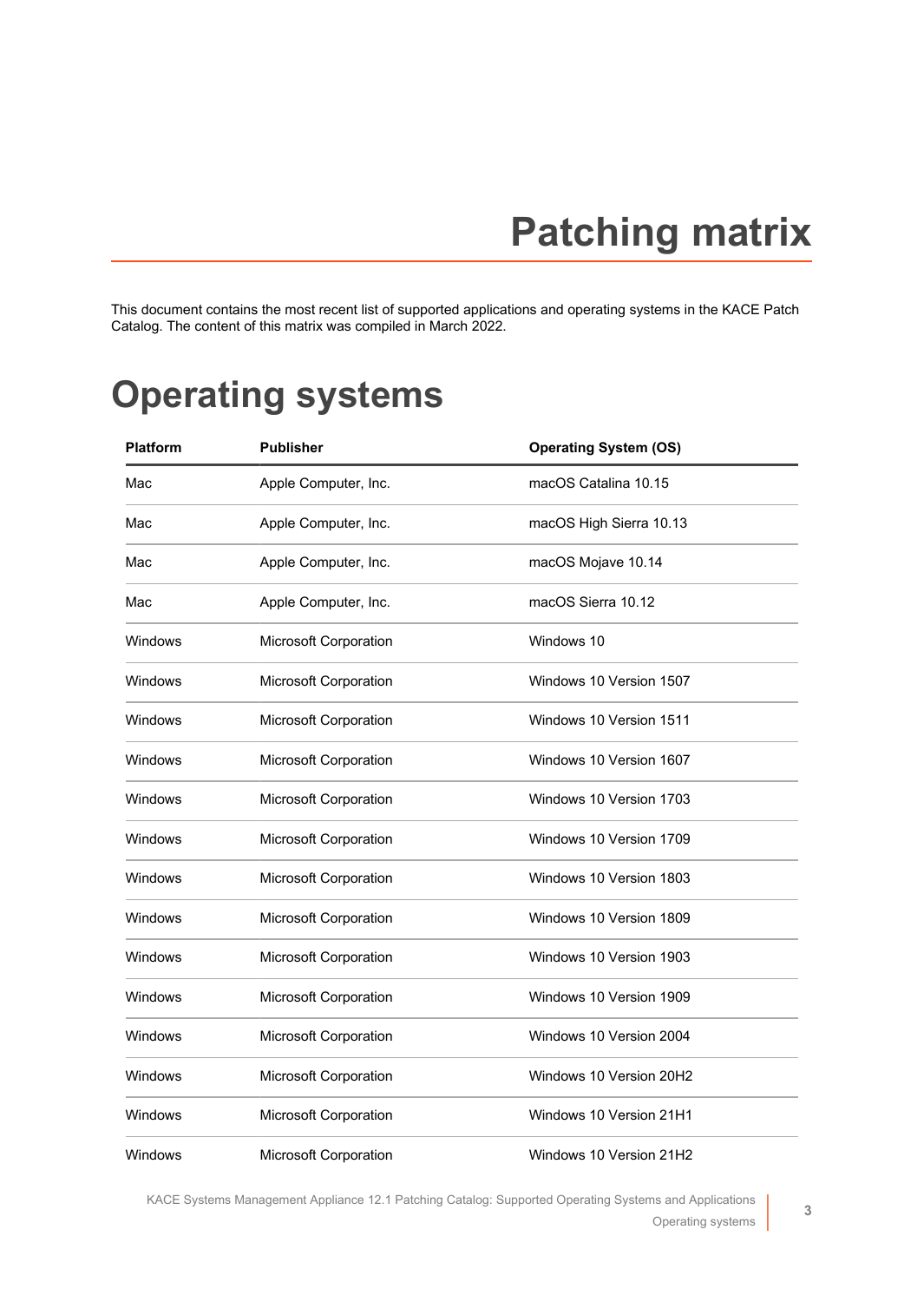| <b>Platform</b> | <b>Publisher</b>      | <b>Operating System (OS)</b>       |
|-----------------|-----------------------|------------------------------------|
| Windows         | Microsoft Corporation | Windows 11 Version 21H2            |
| Windows         | Microsoft Corporation | Windows 7                          |
| Windows         | Microsoft Corporation | Windows 7 Embedded Standard        |
| Windows         | Microsoft Corporation | Windows 7 Embedded Standard SP1    |
| Windows         | Microsoft Corporation | Windows 7 SP1                      |
| Windows         | Microsoft Corporation | Windows 8                          |
| Windows         | Microsoft Corporation | Windows 8.1                        |
| Windows         | Microsoft Corporation | Windows Server 2008 R2             |
| Windows         | Microsoft Corporation | Windows Server 2008 R2 SP1         |
| Windows         | Microsoft Corporation | Windows Server 2012                |
| Windows         | Microsoft Corporation | Windows Server 2012 R2             |
| Windows         | Microsoft Corporation | Windows Server 2016                |
| Windows         | Microsoft Corporation | Windows Server 2019                |
| Windows         | Microsoft Corporation | Windows Server 2022                |
| Windows         | Microsoft Corporation | Windows Server Version 1709        |
| Windows         | Microsoft Corporation | <b>Windows Server Version 1803</b> |
| Windows         | Microsoft Corporation | <b>Windows Server Version 1903</b> |
| Windows         | Microsoft Corporation | <b>Windows Server Version 1909</b> |
| Windows         | Microsoft Corporation | <b>Windows Server Version 2004</b> |
| Windows         | Microsoft Corporation | Windows Server Version 20H2        |

## <span id="page-3-0"></span>**Applications**

| <b>Platform</b> | Publisher           | Application          |
|-----------------|---------------------|----------------------|
| Mac             | Adobe Systems, Inc. | Acrobat 2015 for Mac |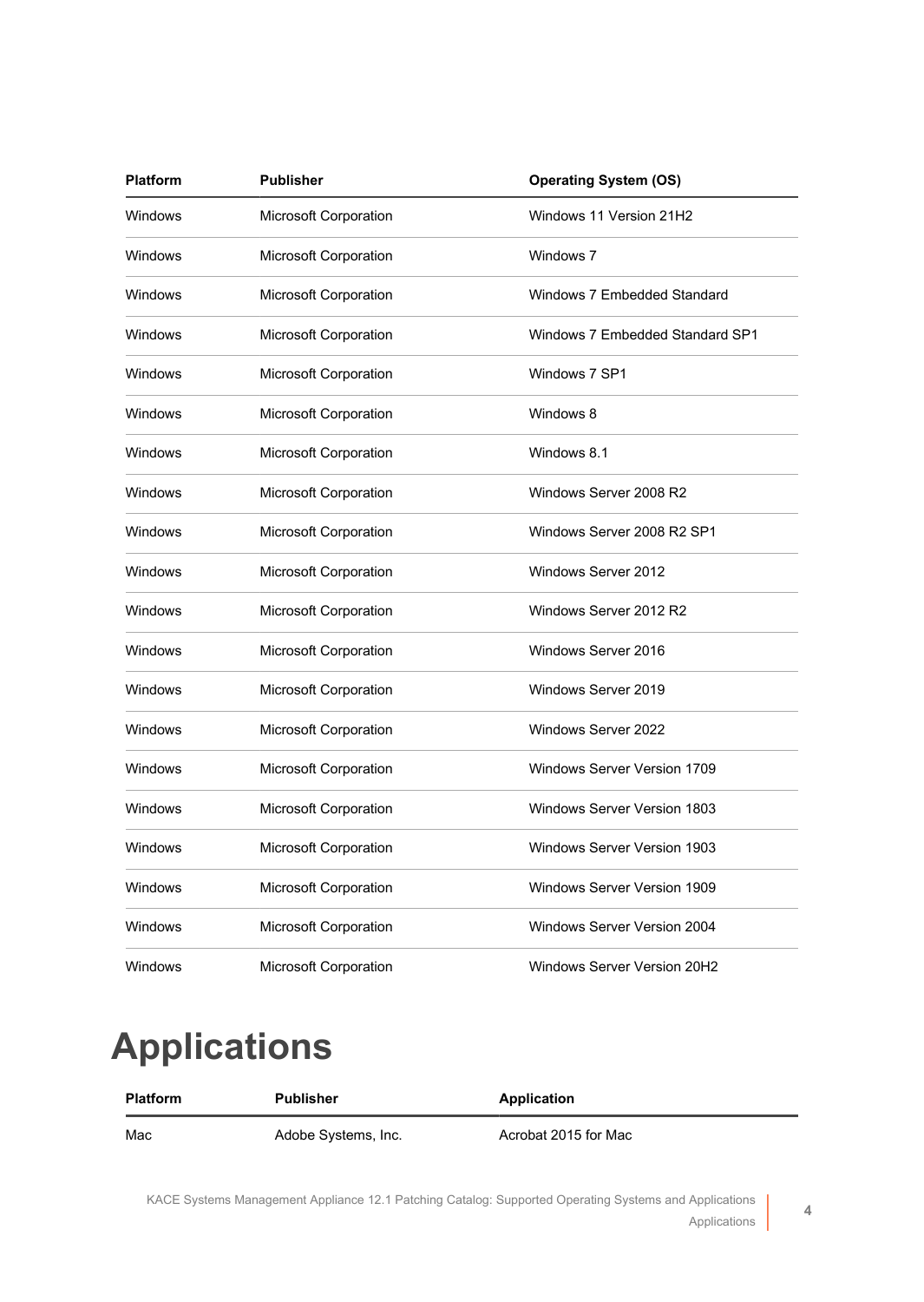| <b>Platform</b> | <b>Publisher</b>               | <b>Application</b>                         |
|-----------------|--------------------------------|--------------------------------------------|
| Mac             | Adobe Systems, Inc.            | Acrobat 2017 for Mac                       |
| Mac             | Adobe Systems, Inc.            | Acrobat 2020 for Mac                       |
| Mac             | Adobe Systems, Inc.            | Acrobat DC Continuous Track for Mac        |
| Mac             | Adobe Systems, Inc.            | Acrobat Reader DC Continuous Track for Mac |
| Mac             | Adobe Systems, Inc.            | Adobe AIR                                  |
| Mac             | Adobe Systems, Inc.            | Adobe Reader                               |
| Mac             | Adobe Systems, Inc.            | AdobeFlashPlayer                           |
| Mac             | AdoptOpenJDK                   | OpenJDK for Mac                            |
| Mac             | Amazon.com                     | Corretto for Mac                           |
| Mac             | Apple Computer, Inc.           | Command Line Tools for Xcode               |
| Mac             | Apple Computer, Inc.           | Device Support Update                      |
| Mac             | Apple Computer, Inc.           | iTunes                                     |
| Mac             | Apple Computer, Inc.           | Pro Video Formats                          |
| Mac             | Apple Computer, Inc.           | Remote Desktop                             |
| Mac             | Apple Computer, Inc.           | Safari for macOS Catalina 10.15            |
| Mac             | Apple Computer, Inc.           | Safari for macOS High Sierra 10.13         |
| Mac             | Apple Computer, Inc.           | Safari for macOS Mojave 10.14              |
| Mac             | Apple Computer, Inc.           | Safari for macOS Sierra 10.12              |
| Mac             | Apple Computer, Inc.           | Safari Technology Preview                  |
| Mac             | Atlassian Software Systems Ltd | HipChat                                    |
| Mac             | <b>Audacity Team</b>           | Audacity for Mac                           |
| Mac             | Cisco Systems, Inc.            | Jabber for Mac                             |
| Mac             | Cisco Systems, Inc.            | Webex Meetings for Mac                     |
| Mac             | Citrix Systems, Inc.           | Citrix Workspace App for Mac               |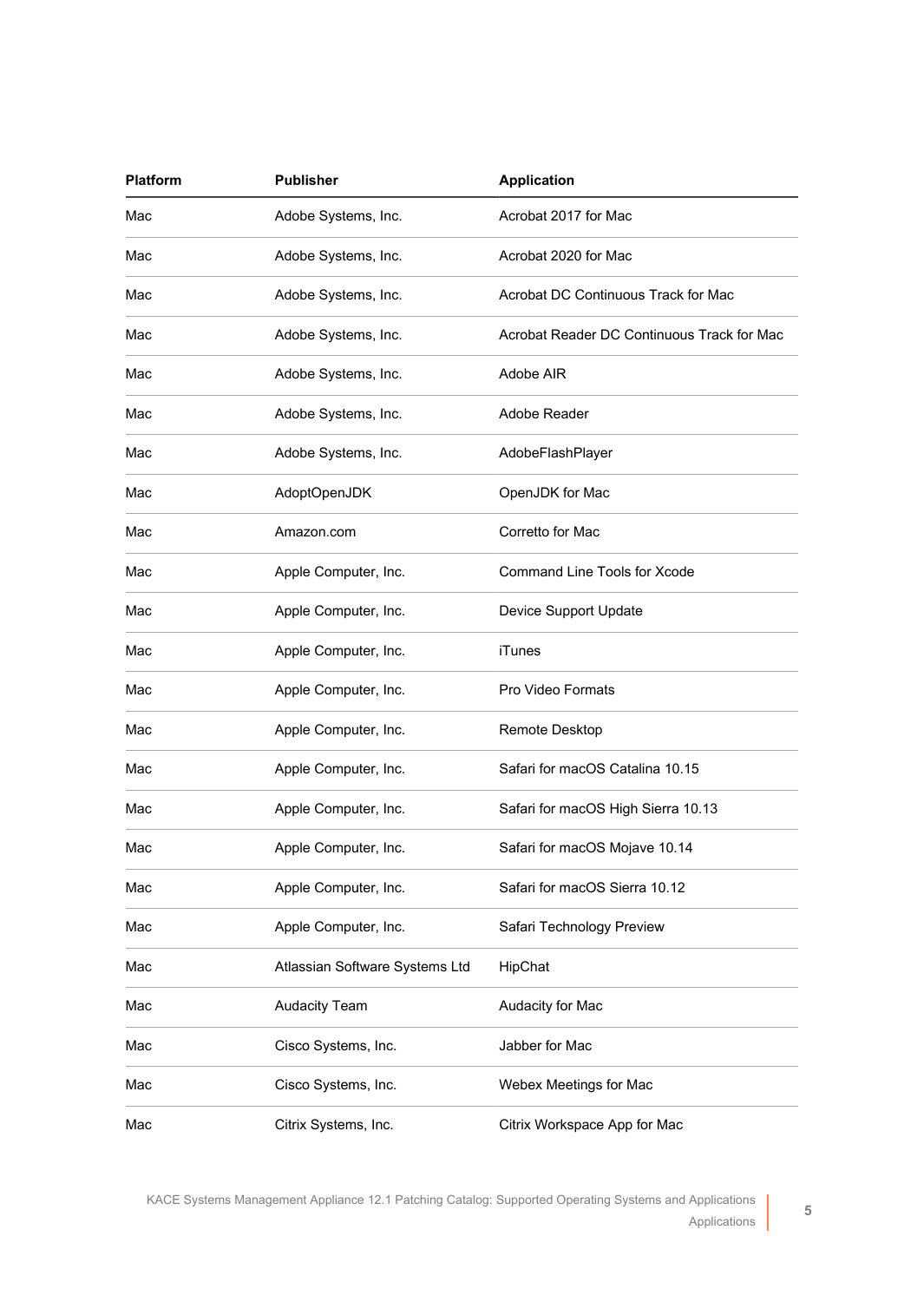| Platform | <b>Publisher</b>       | <b>Application</b>               |
|----------|------------------------|----------------------------------|
| Mac      | Dropbox, Inc.          | Dropbox for Mac                  |
| Mac      | EverNote Corporation   | Evernote for Mac                 |
| Mac      | <b>Fetch Softworks</b> | Fetch                            |
| Mac      | <b>Foxit Software</b>  | Foxit PDF Editor for Mac         |
| Mac      | Google                 | Google Chrome for Mac            |
| Mac      | Google                 | Google Earth for Mac             |
| Mac      | Google                 | Google Earth Pro for Mac         |
| Mac      | inkscape.org           | Inkscape                         |
| Mac      | iterate GmbH           | Cyberduck for Mac                |
| Mac      | Logitech, Inc.         | Options for Mac                  |
| Mac      | Microsoft Corporation  | Excel 2016 for Mac               |
| Mac      | Microsoft Corporation  | Excel 365/2019/2021 for Mac      |
| Mac      | Microsoft Corporation  | Microsoft AutoUpdate for Mac     |
| Mac      | Microsoft Corporation  | Microsoft Edge for Mac           |
| Mac      | Microsoft Corporation  | Office 2011 for Mac              |
| Mac      | Microsoft Corporation  | OneNote 2016 for Mac             |
| Mac      | Microsoft Corporation  | OneNote 365/2019/2021 for Mac    |
| Mac      | Microsoft Corporation  | Outlook 2016 for Mac             |
| Mac      | Microsoft Corporation  | Outlook 365/2019/2021 for Mac    |
| Mac      | Microsoft Corporation  | PowerPoint 2016 for Mac          |
| Mac      | Microsoft Corporation  | PowerPoint 365/2019/2021 for Mac |
| Mac      | Microsoft Corporation  | Skype for Business on Mac        |
| Mac      | Microsoft Corporation  | Skype for Mac                    |
| Mac      | Microsoft Corporation  | Word 2016 for Mac                |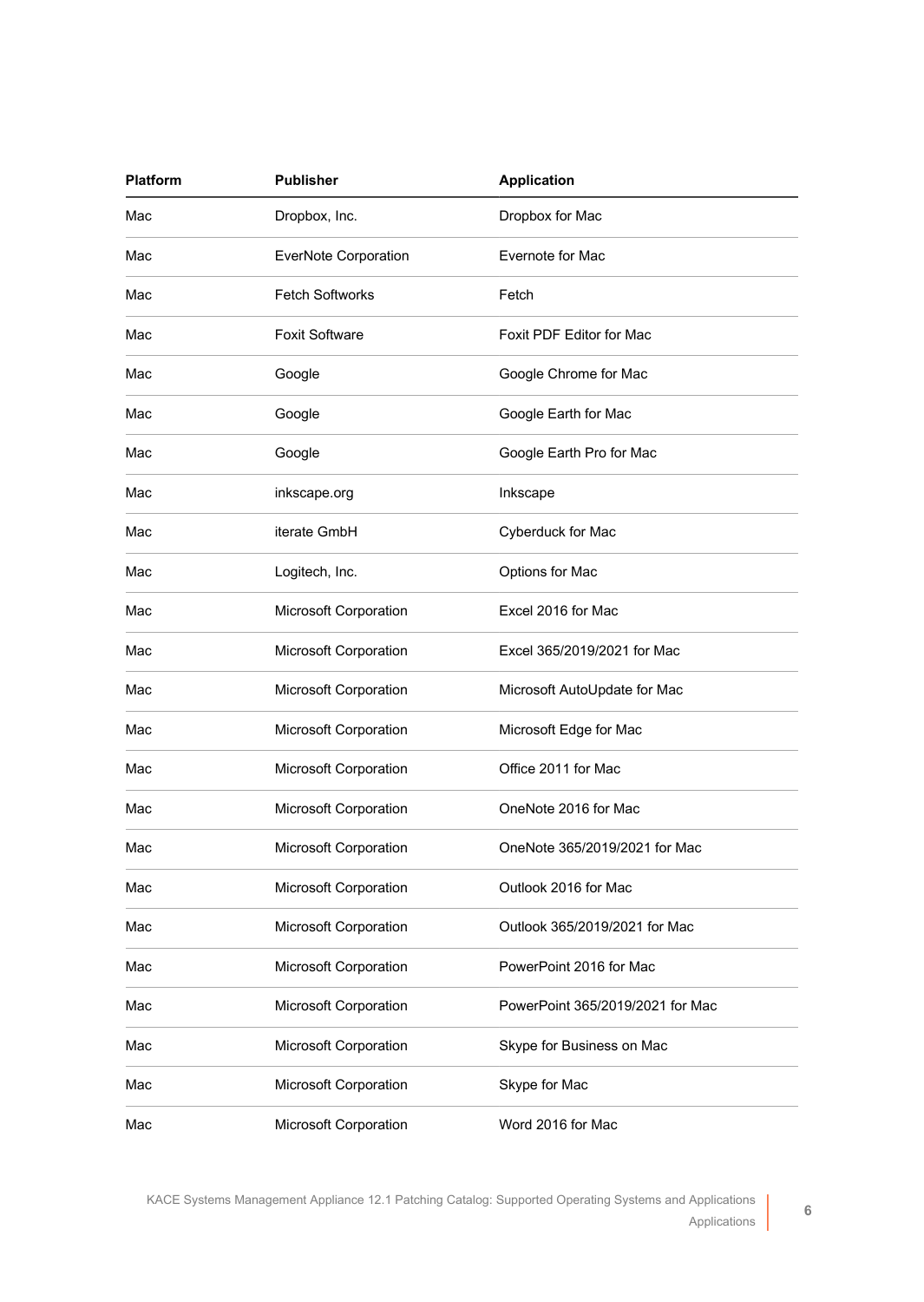| <b>Platform</b> | <b>Publisher</b>                | <b>Application</b>                   |
|-----------------|---------------------------------|--------------------------------------|
| Mac             | Microsoft Corporation           | Word 365/2019/2021 for Mac           |
| Mac             | Mozilla                         | Firefox for Mac                      |
| Mac             | Mozilla                         | Thunderbird for Mac                  |
| Mac             | Opera Software ASA              | Opera for Mac                        |
| Mac             | Oracle Corporation              | JRE 8.x                              |
| Mac             | Python Software Foundation      | Python 3 for Mac                     |
| Mac             | RingCentral, Inc.               | RingCentral Meetings for Mac         |
| Mac             | RingCentral, Inc.               | RingCentralApp for Mac               |
| Mac             | Slack Technologies              | Slack for Mac                        |
| Mac             | TeamViewer GmbH                 | TeamViewer for Mac                   |
| Mac             | <b>TechSmith Corporation</b>    | TechSmith Camtasia for Mac           |
| Mac             | <b>TechSmith Corporation</b>    | TechSmith Snagit for Mac             |
| Mac             | The Apache Software Foundation  | OpenOffice for Mac                   |
| Mac             | The Document Foundation         | LibreOffice for Mac                  |
| Mac             | The GIMP developer community    | GIMP for Mac                         |
| Mac             | <b>VideoLAN Team</b>            | VLC Media Player for Mac             |
| Mac             | VMWare, Inc.                    | <b>VMware Fusion</b>                 |
| Mac             | VMWare, Inc.                    | <b>VMware Horizon Client for Mac</b> |
| Mac             | VMWare, Inc.                    | <b>VMware Tools for Mac</b>          |
| Mac             | Wireshark Foundation            | Wireshark for Mac                    |
| Mac             | Zoom Video Communications, Inc. | Zoom Meetings for Mac                |
| Windows         | Adobe Systems, Inc.             | Acrobat 2015                         |
| Windows         | Adobe Systems, Inc.             | Acrobat 2017                         |
| Windows         | Adobe Systems, Inc.             | Acrobat 2020                         |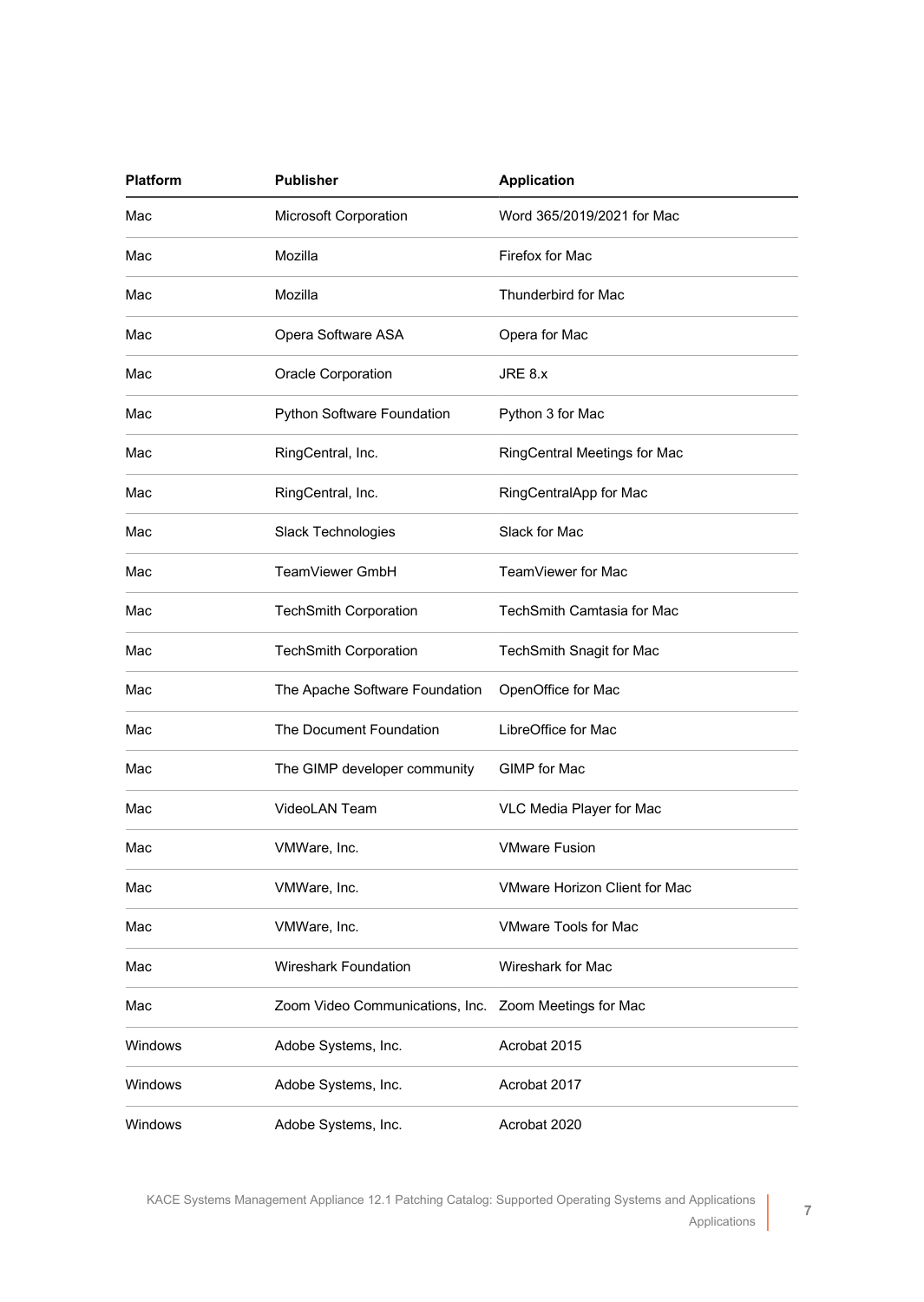| <b>Platform</b> | <b>Publisher</b>     | <b>Application</b>                 |
|-----------------|----------------------|------------------------------------|
| Windows         | Adobe Systems, Inc.  | <b>Acrobat DC Continuous Track</b> |
| Windows         | Adobe Systems, Inc.  | Acrobat Reader 2015                |
| Windows         | Adobe Systems, Inc.  | Acrobat Reader 2017                |
| Windows         | Adobe Systems, Inc.  | Acrobat Reader 2020                |
| Windows         | Adobe Systems, Inc.  | Acrobat Reader DC Continuous Track |
| Windows         | Adobe Systems, Inc.  | Acrobat X                          |
| Windows         | Adobe Systems, Inc.  | <b>Acrobat XI</b>                  |
| Windows         | Adobe Systems, Inc.  | Adobe AIR                          |
| Windows         | Adobe Systems, Inc.  | Adobe Flash Player                 |
| Windows         | Adobe Systems, Inc.  | Adobe Reader X                     |
| Windows         | Adobe Systems, Inc.  | Adobe Reader XI                    |
| Windows         | AdoptOpenJDK         | OpenJDK                            |
| Windows         | AdoptOpenJDK         | OpenJDK JRE                        |
| Windows         | Altova, Inc.         | DatabaseSpy 2019 Enterprise        |
| Windows         | Altova, Inc.         | DatabaseSpy 2019 Professional      |
| Windows         | Altova, Inc.         | DiffDog Enterprise                 |
| Windows         | Altova, Inc.         | DiffDog Professional               |
| Windows         | Amazon.com           | Corretto                           |
| Windows         | Apple Computer, Inc. | iCloud                             |
| Windows         | Apple Computer, Inc. | <b>iTunes</b>                      |
| Windows         | <b>Audacity Team</b> | Audacity                           |
| Windows         | Autodesk, Inc.       | AutoCAD                            |
| Windows         | Autodesk, Inc.       | AutoCAD Architecture               |
| Windows         | Autodesk, Inc.       | AutoCAD Civil 3D                   |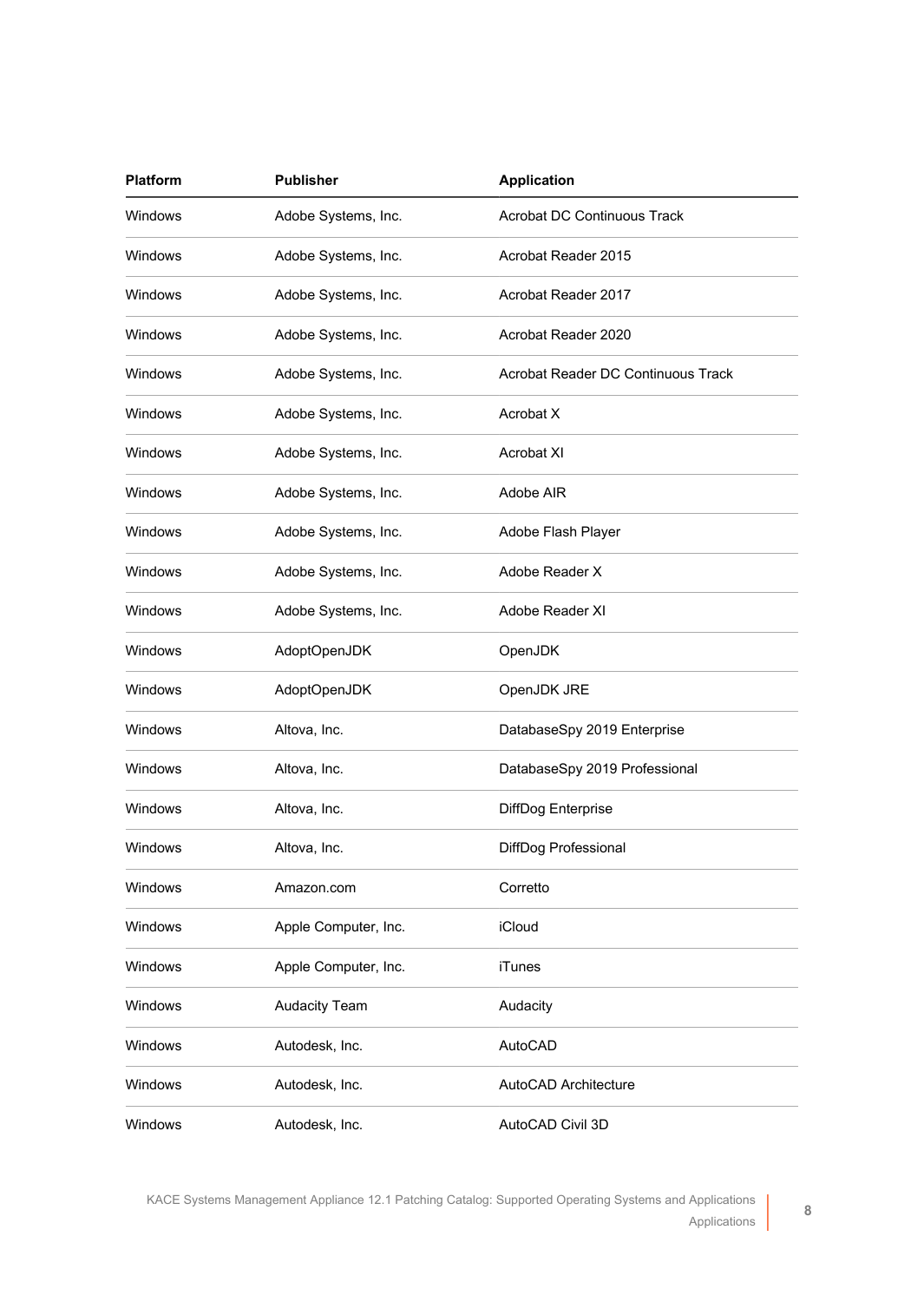| <b>Platform</b> | <b>Publisher</b> | <b>Application</b>                  |
|-----------------|------------------|-------------------------------------|
| Windows         | Autodesk, Inc.   | AutoCAD Electrical                  |
| Windows         | Autodesk, Inc.   | AutoCAD LT                          |
| Windows         | Autodesk, Inc.   | AutoCAD Map 3D                      |
| Windows         | Autodesk, Inc.   | AutoCAD Mechanical                  |
| Windows         | Autodesk, Inc.   | AutoCAD MEP                         |
| <b>Windows</b>  | Autodesk, Inc.   | AutoCAD Plant 3D                    |
| Windows         | Autodesk, Inc.   | AutoCAD PnID                        |
| Windows         | Autodesk, Inc.   | AutoCAD Structural Detailing        |
| Windows         | Autodesk, Inc.   | AutoCAD Utility Design              |
| Windows         | Autodesk, Inc.   | Autodesk 3ds Max                    |
| Windows         | Autodesk, Inc.   | Autodesk 3ds Max Design             |
| <b>Windows</b>  | Autodesk, Inc.   | Autodesk Advance Steel              |
| <b>Windows</b>  | Autodesk, Inc.   | Autodesk Alias                      |
| Windows         | Autodesk, Inc.   | Autodesk Alias SpeedForm            |
| <b>Windows</b>  | Autodesk, Inc.   | Autodesk CFD                        |
| <b>Windows</b>  | Autodesk, Inc.   | Autodesk Design Review              |
| Windows         | Autodesk, Inc.   | Autodesk Fabrication CADmep         |
| <b>Windows</b>  | Autodesk, Inc.   | <b>Autodesk Fabrication CAMduct</b> |
| Windows         | Autodesk, Inc.   | <b>Autodesk Fabrication ESTmep</b>  |
| Windows         | Autodesk, Inc.   | Autodesk Fabrication RemoteEntry    |
| Windows         | Autodesk, Inc.   | <b>Autodesk Fabrication Tracker</b> |
| Windows         | Autodesk, Inc.   | Autodesk Factory Design Utilities   |
| Windows         | Autodesk, Inc.   | Autodesk Helius PFA                 |
| Windows         | Autodesk, Inc.   | Autodesk Infraworks                 |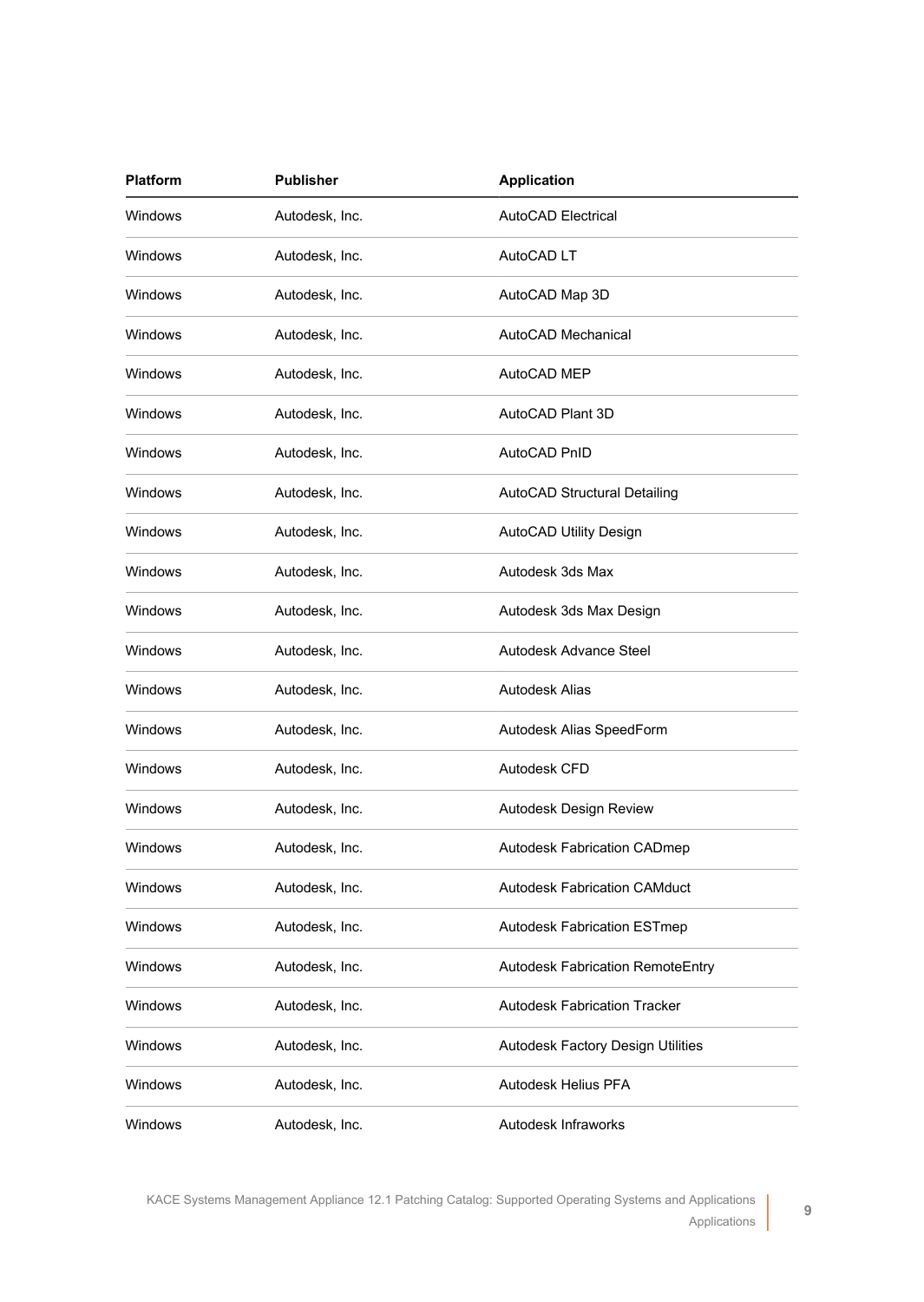| <b>Platform</b> | <b>Publisher</b> | <b>Application</b>                    |
|-----------------|------------------|---------------------------------------|
| Windows         | Autodesk, Inc.   | Autodesk Inventor                     |
| Windows         | Autodesk, Inc.   | Autodesk Inventor LT                  |
| Windows         | Autodesk, Inc.   | Autodesk Inventor Publisher           |
| Windows         | Autodesk, Inc.   | Autodesk Licensing Service            |
| <b>Windows</b>  | Autodesk, Inc.   | Autodesk Maya                         |
| Windows         | Autodesk, Inc.   | Autodesk Maya LT                      |
| <b>Windows</b>  | Autodesk, Inc.   | <b>Autodesk Moldflow Adviser</b>      |
| Windows         | Autodesk, Inc.   | Autodesk Moldflow Design              |
| <b>Windows</b>  | Autodesk, Inc.   | <b>Autodesk Moldflow Flex</b>         |
| Windows         | Autodesk, Inc.   | Autodesk Moldflow Insight             |
| Windows         | Autodesk, Inc.   | Autodesk MotionBuilder                |
| Windows         | Autodesk, Inc.   | Autodesk Mudbox                       |
| <b>Windows</b>  | Autodesk, Inc.   | Autodesk Nastran                      |
| Windows         | Autodesk, Inc.   | Autodesk Nastran In-CAD               |
| Windows         | Autodesk, Inc.   | <b>Autodesk Navisworks</b>            |
| Windows         | Autodesk, Inc.   | Autodesk Recap                        |
| Windows         | Autodesk, Inc.   | Autodesk Recap Photo                  |
| Windows         | Autodesk, Inc.   | Autodesk Revit                        |
| Windows         | Autodesk, Inc.   | Autodesk Revit LT                     |
| Windows         | Autodesk, Inc.   | Autodesk Robot Structural Analysis    |
| Windows         | Autodesk, Inc.   | Autodesk Showcase                     |
| Windows         | Autodesk, Inc.   | <b>Autodesk Simulation Mechanical</b> |
| Windows         | Autodesk, Inc.   | Autodesk Sketchbook                   |
| Windows         | Autodesk, Inc.   | Autodesk Structural Bridge Design     |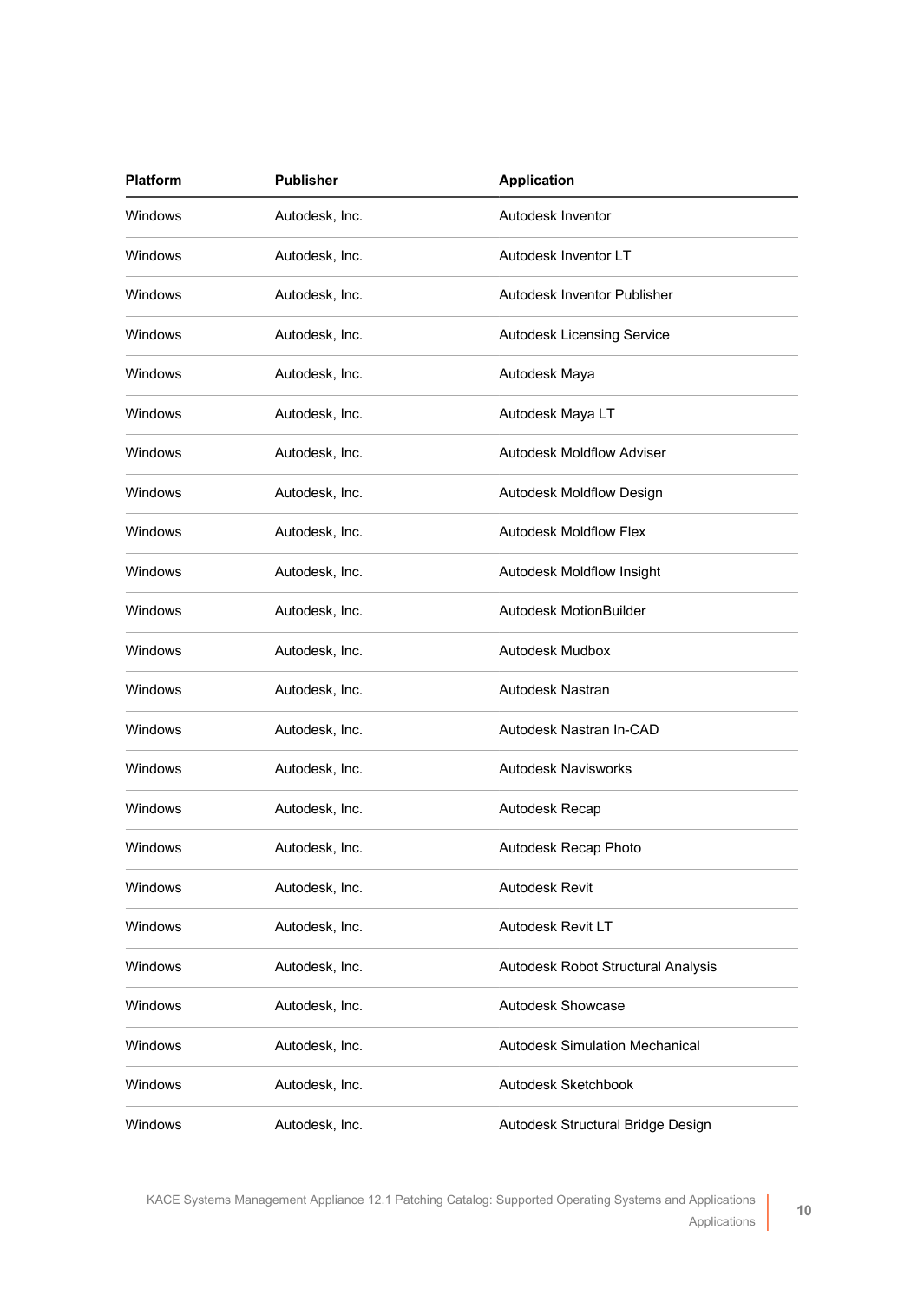| <b>Platform</b> | <b>Publisher</b>          | <b>Application</b>                      |
|-----------------|---------------------------|-----------------------------------------|
| Windows         | Autodesk, Inc.            | Autodesk Vault                          |
| <b>Windows</b>  | Autodesk, Inc.            | Autodesk VRED                           |
| Windows         | Autodesk, Inc.            | SHP Import/Export Utility               |
| Windows         | <b>Bitvise</b>            | <b>SSH Client</b>                       |
| Windows         | <b>Bitvise</b>            | <b>SSH Server</b>                       |
| <b>Windows</b>  | Box Inc.                  | Box Sync                                |
| Windows         | CADSoftTools              | <b>ABViewer</b>                         |
| Windows         | <b>CADSoftTools</b>       | ABViewer 11.x                           |
| Windows         | CADSoftTools              | ABViewer 12.x                           |
| Windows         | Canneverbe Limited        | <b>CDBurnerXP</b>                       |
| Windows         | Cisco Systems, Inc.       | Jabber                                  |
| <b>Windows</b>  | Cisco Systems, Inc.       | <b>Webex Meetings</b>                   |
| <b>Windows</b>  | Citrix Systems, Inc.      | <b>Citrix Receiver for Windows LTSR</b> |
| Windows         | Citrix Systems, Inc.      | Citrix Workspace App                    |
| <b>Windows</b>  | Citrix Systems, Inc.      | Citrix Workspace App LTSR               |
| Windows         | Corel Corporation         | MindManager                             |
| Windows         | <b>Corel Corporation</b>  | WinZip                                  |
| Windows         | Corel Corporation         | WinZip Courier                          |
| Windows         | Dominik Reichl            | KeePass Password Safe 1.x               |
| Windows         | Dominik Reichl            | KeePass Password Safe 2.x               |
| Windows         | Don HO                    | Notepad++                               |
| Windows         | dotPDN LLC                | Paint.NET                               |
| Windows         | Dropbox, Inc.             | Dropbox                                 |
| Windows         | <b>Eclipse Foundation</b> | Temurin JDK                             |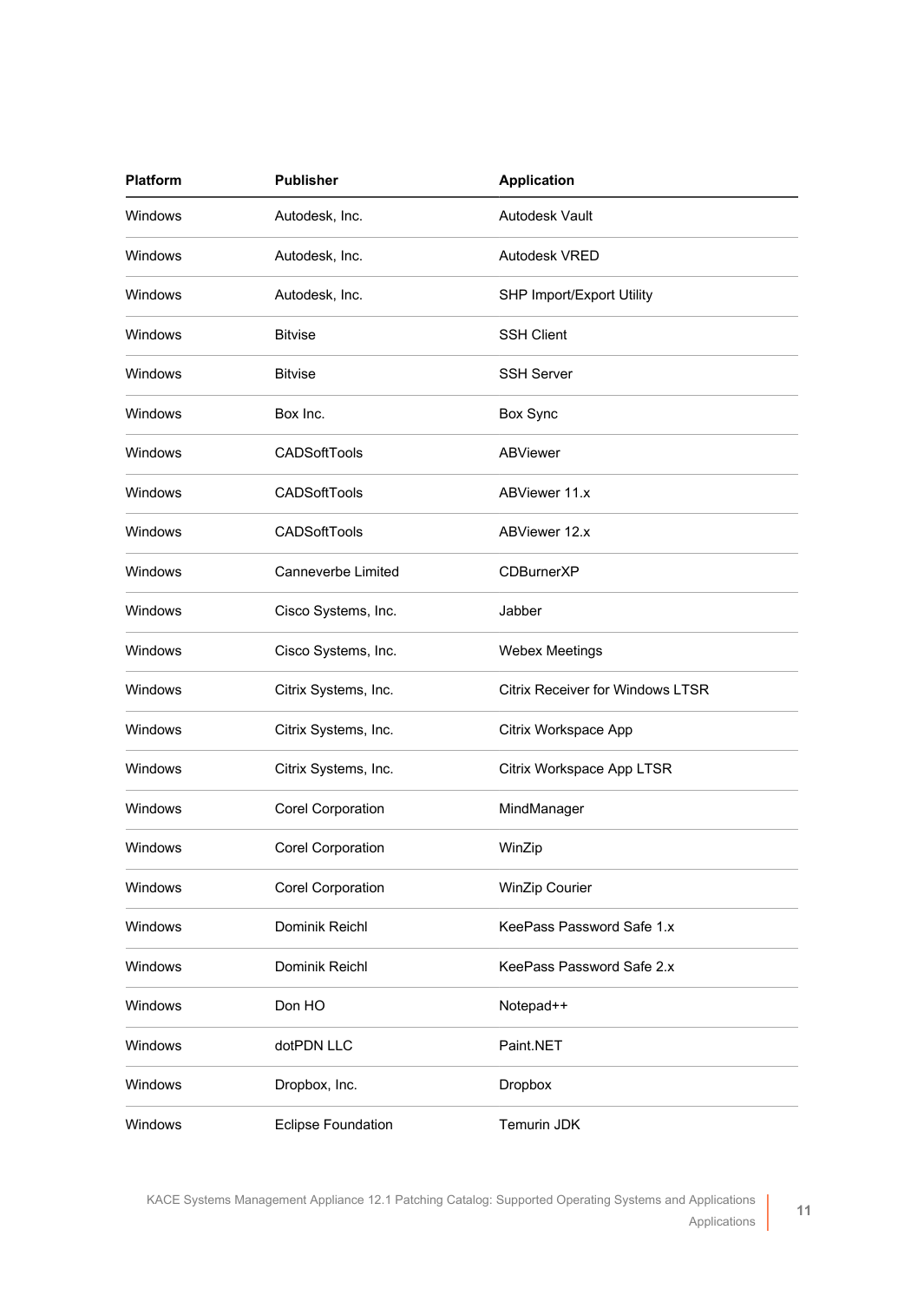| <b>Platform</b> | <b>Publisher</b>            | <b>Application</b>      |
|-----------------|-----------------------------|-------------------------|
| Windows         | <b>Eclipse Foundation</b>   | <b>Temurin JRE</b>      |
| Windows         | <b>EverNote Corporation</b> | EverNote                |
| Windows         | Formlabs                    | PreForm                 |
| Windows         | <b>Foxit Software</b>       | <b>Foxit PDF Editor</b> |
| Windows         | <b>Foxit Software</b>       | Foxit PDF Reader        |
| Windows         | <b>Foxit Software</b>       | PhantomPDF 8.x Business |
| Windows         | <b>Foxit Software</b>       | PhantomPDF 8.x Standard |
| Windows         | GlavSoft LLC.               | TightVNC                |
| Windows         | Google                      | Google Chrome           |
| Windows         | Google                      | Google Earth 7.x        |
| Windows         | Google                      | Google Earth Pro        |
| Windows         | IBM Corporation             | Semeru Runtime JDK      |
| Windows         | IBM Corporation             | Semeru Runtime JRE      |
| Windows         | Igor Pavlov                 | 7-Zip                   |
| Windows         | inkscape.org                | Inkscape                |
| Windows         | inkscape.org                | Inkscape 0.48           |
| Windows         | iterate GmbH                | Cyberduck               |
| Windows         | Logitech, Inc.              | <b>Gaming Software</b>  |
| Windows         | Logitech, Inc.              | Options                 |
| Windows         | Logitech, Inc.              | Presentation            |
| Windows         | Logitech, Inc.              | Sync                    |
| Windows         | LogMeln, Inc.               | GoToMeeting 8.x         |
| Windows         | LogMeln, Inc.               | join.me 3.x             |
| Windows         | Martin Prikryl              | WinSCP                  |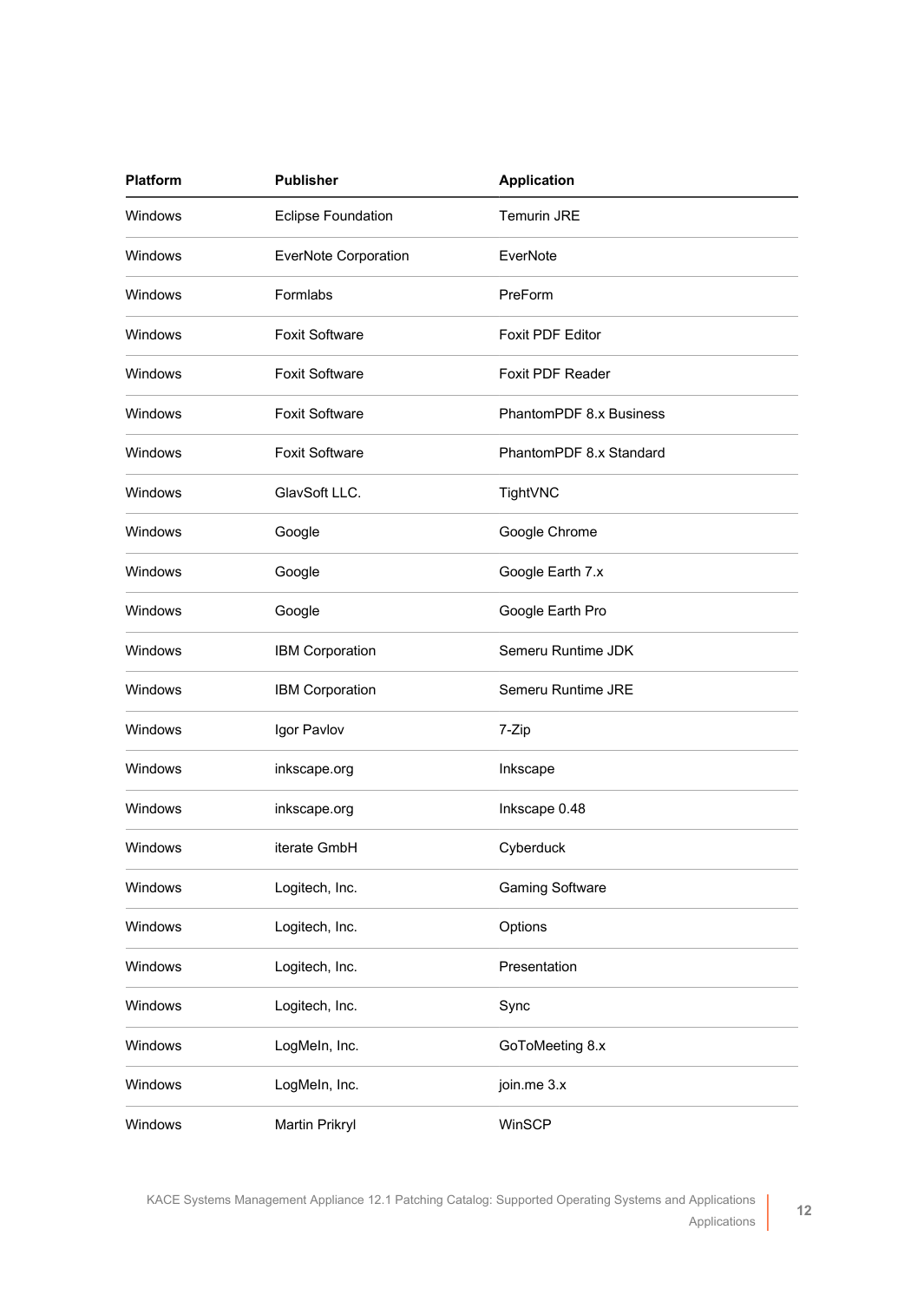| <b>Platform</b> | <b>Publisher</b>      | <b>Application</b>                                                   |
|-----------------|-----------------------|----------------------------------------------------------------------|
| Windows         | Microsoft Corporation | .NET Framework Language Packs for<br>Windows 7                       |
| Windows         | Microsoft Corporation | Azure File Sync agent for Windows Server<br>2012 R2                  |
| Windows         | Microsoft Corporation | Azure File Sync agent for Windows Server<br>2016                     |
| Windows         | Microsoft Corporation | Azure File Sync agent for Windows Server<br>2019                     |
| Windows         | Microsoft Corporation | Azure File Sync agent for Windows Server<br>2022                     |
| Windows         | Microsoft Corporation | BizTalk Server 2013                                                  |
| Windows         | Microsoft Corporation | Definition Update for Windows Defender                               |
| Windows         | Microsoft Corporation | Exchange Server 2010                                                 |
| Windows         | Microsoft Corporation | Exchange Server 2013                                                 |
| Windows         | Microsoft Corporation | Exchange Server 2016                                                 |
| Windows         | Microsoft Corporation | Exchange Server 2019                                                 |
| Windows         | Microsoft Corporation | Malicious Software Removal Tool for Windows<br>10                    |
| Windows         | Microsoft Corporation | Malicious Software Removal Tool for Windows<br>11                    |
| Windows         | Microsoft Corporation | Malicious Software Removal Tool for Windows                          |
| Windows         | Microsoft Corporation | Malicious Software Removal Tool for Windows<br>8.1                   |
| Windows         | Microsoft Corporation | Malicious Software Removal Tool for Windows<br>Server (SAC)          |
| Windows         | Microsoft Corporation | Malicious Software Removal Tool for Windows<br><b>Server 2008 R2</b> |
| Windows         | Microsoft Corporation | Malicious Software Removal Tool for Windows<br>Server 2012           |
| Windows         | Microsoft Corporation | Malicious Software Removal Tool for Windows<br>Server 2012 R2        |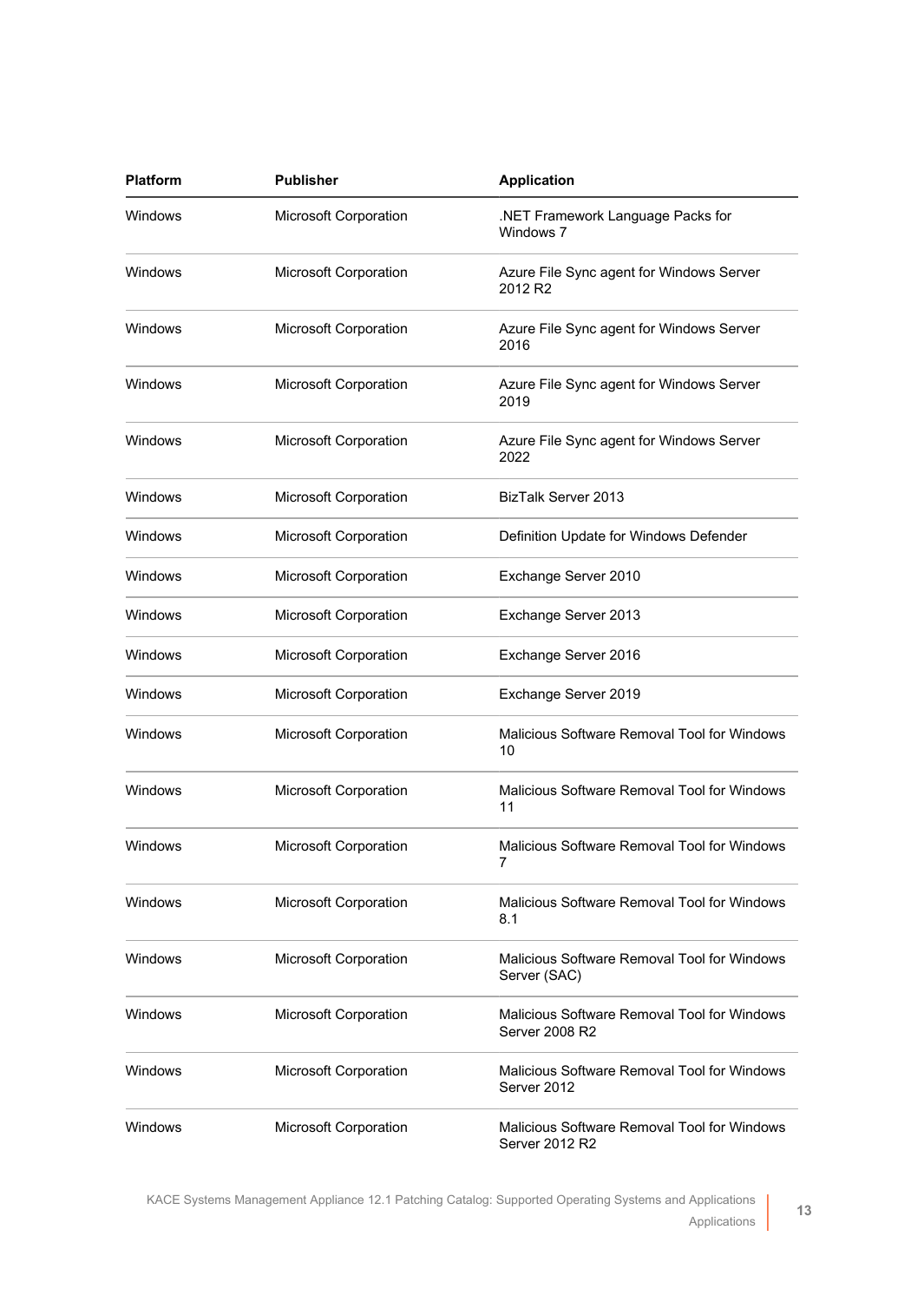| <b>Platform</b> | <b>Publisher</b>             | <b>Application</b>                                                       |
|-----------------|------------------------------|--------------------------------------------------------------------------|
| Windows         | Microsoft Corporation        | Malicious Software Removal Tool for Windows<br>Server 2016               |
| Windows         | Microsoft Corporation        | Malicious Software Removal Tool for Windows<br>Server 2019               |
| Windows         | Microsoft Corporation        | Microsoft .NET 5.0 Client                                                |
| Windows         | <b>Microsoft Corporation</b> | Microsoft .NET 5.0 Server                                                |
| Windows         | Microsoft Corporation        | Microsoft .NET 6.0 Client                                                |
| Windows         | Microsoft Corporation        | Microsoft .NET 6.0 Server                                                |
| Windows         | <b>Microsoft Corporation</b> | Microsoft .NET Core 2.1 Client                                           |
| Windows         | Microsoft Corporation        | Microsoft .NET Core 2.1 Server                                           |
| Windows         | Microsoft Corporation        | Microsoft .NET Core 3.1 Client                                           |
| Windows         | <b>Microsoft Corporation</b> | Microsoft .NET Core 3.1 Server                                           |
| Windows         | Microsoft Corporation        | Microsoft Azure Information Protection Unified<br><b>Labeling Client</b> |
| Windows         | Microsoft Corporation        | Microsoft Defender for Endpoint                                          |
| Windows         | Microsoft Corporation        | Microsoft Dynamics CRM 2011                                              |
| Windows         | Microsoft Corporation        | Microsoft Dynamics CRM 2011 SHS                                          |
| Windows         | Microsoft Corporation        | Microsoft Dynamics CRM 2013                                              |
| Windows         | Microsoft Corporation        | Microsoft Dynamics CRM 2015                                              |
| Windows         | Microsoft Corporation        | Microsoft Dynamics CRM 2016                                              |
| Windows         | Microsoft Corporation        | Microsoft Dynamics CRM 2016 SHS                                          |
| Windows         | Microsoft Corporation        | Microsoft Edge                                                           |
| Windows         | Microsoft Corporation        | Microsoft Lync 2010                                                      |
| Windows         | Microsoft Corporation        | Microsoft Lync Server 2010                                               |
| Windows         | Microsoft Corporation        | Microsoft Lync Server 2013                                               |
| Windows         | Microsoft Corporation        | Microsoft SQL Server 2014                                                |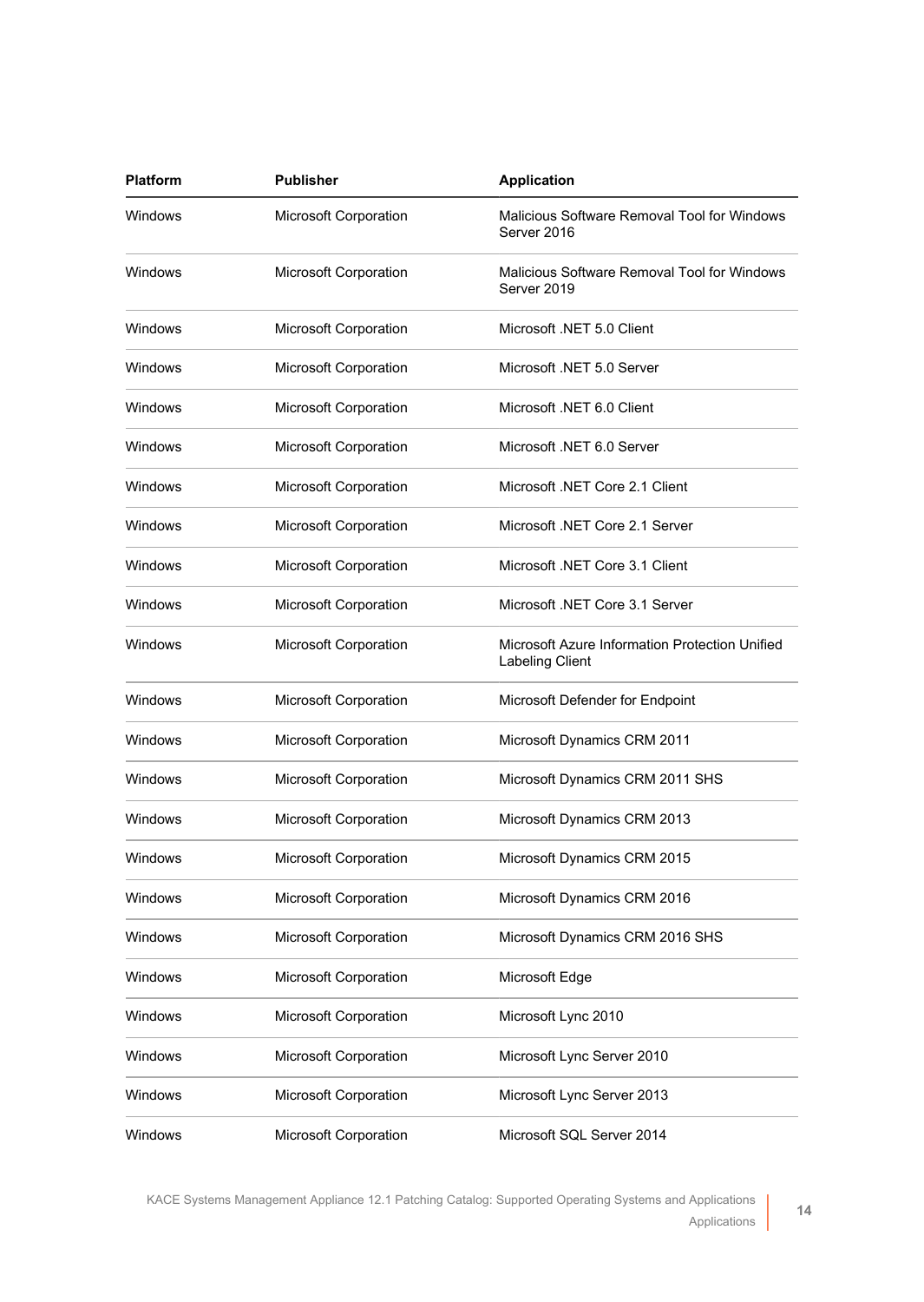| <b>Platform</b> | <b>Publisher</b>      | <b>Application</b>                              |
|-----------------|-----------------------|-------------------------------------------------|
| Windows         | Microsoft Corporation | Microsoft SQL Server 2016                       |
| Windows         | Microsoft Corporation | Microsoft SQL Server 2017                       |
| Windows         | Microsoft Corporation | Microsoft SQL Server 2019                       |
| Windows         | Microsoft Corporation | Microsoft SQL Server Management Studio v18      |
| Windows         | Microsoft Corporation | Office 2010                                     |
| Windows         | Microsoft Corporation | Office 2010 Server                              |
| Windows         | Microsoft Corporation | Office 2013                                     |
| Windows         | Microsoft Corporation | Office 2013 Server                              |
| Windows         | Microsoft Corporation | Office 2016                                     |
| Windows         | Microsoft Corporation | Office 2016 Server                              |
| Windows         | Microsoft Corporation | Office 2019 Server                              |
| Windows         | Microsoft Corporation | Office Click-To-Run                             |
| Windows         | Microsoft Corporation | <b>Office Online Server</b>                     |
| Windows         | Microsoft Corporation | Power BI Desktop                                |
| Windows         | Microsoft Corporation | Power BI Desktop RS                             |
| Windows         | Microsoft Corporation | Power BI Report Server                          |
| Windows         | Microsoft Corporation | <b>Report Builder</b>                           |
| <b>Windows</b>  | Microsoft Corporation | Silverlight                                     |
| Windows         | Microsoft Corporation | Skype                                           |
| Windows         | Microsoft Corporation | Skype for Business Server 2015                  |
| Windows         | Microsoft Corporation | System Center 2012 - App Controller             |
| Windows         | Microsoft Corporation | System Center 2012 - Operations Manager         |
| Windows         | Microsoft Corporation | System Center 2012 - Orchestrator               |
| Windows         | Microsoft Corporation | System Center 2012 - Virtual Machine<br>Manager |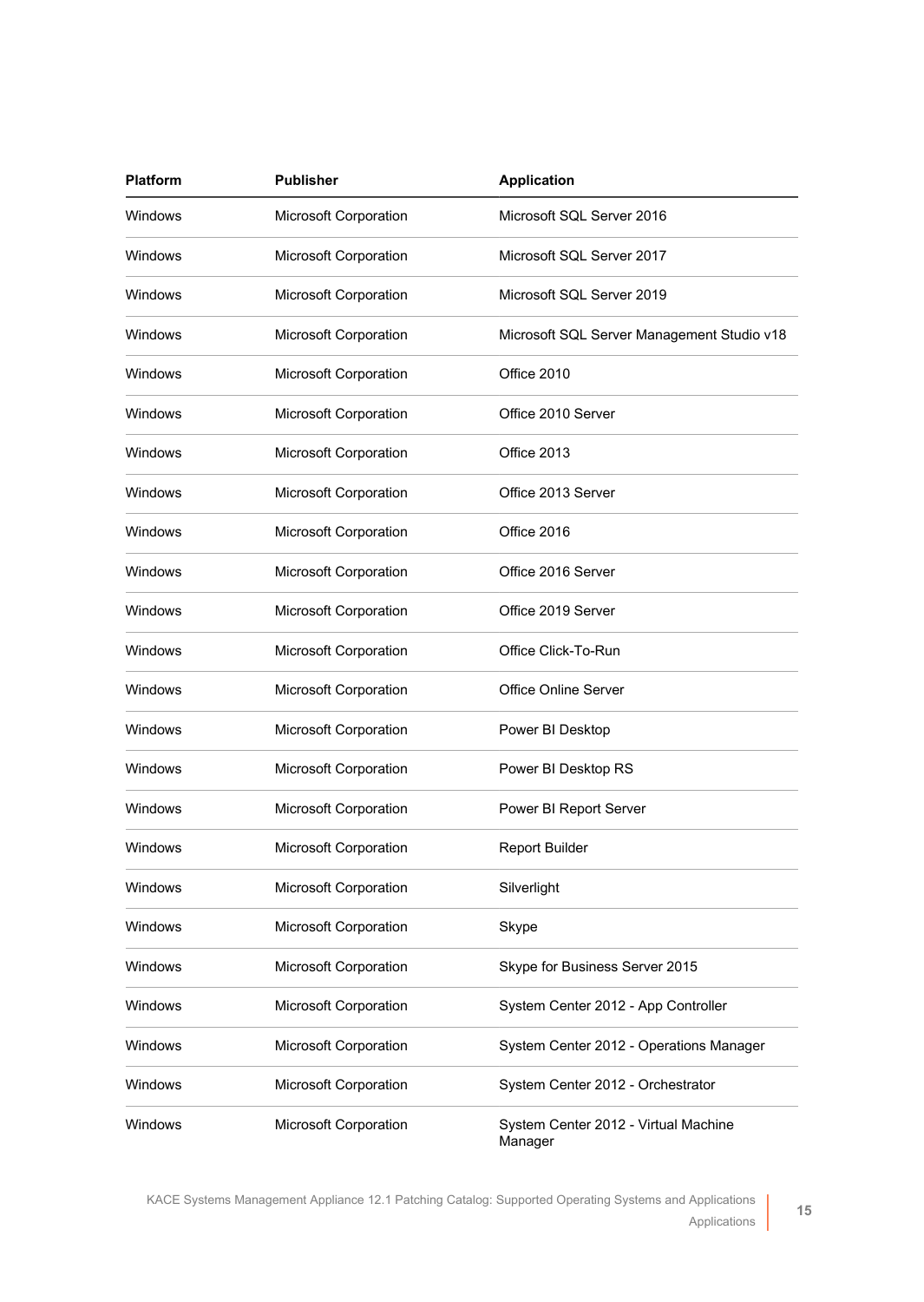| <b>Platform</b> | <b>Publisher</b>      | <b>Application</b>                                  |
|-----------------|-----------------------|-----------------------------------------------------|
| Windows         | Microsoft Corporation | System Center 2012 R2 - Operations Manager          |
| Windows         | Microsoft Corporation | System Center 2012 R2 - Orchestrator                |
| Windows         | Microsoft Corporation | System Center 2012 R2 - Virtual Machine<br>Manager  |
| Windows         | Microsoft Corporation | System Center 2012 SP1 - App Controller             |
| Windows         | Microsoft Corporation | System Center 2012 SP1 - Operation<br>Manager       |
| Windows         | Microsoft Corporation | System Center 2012 SP1 - Virtual Machine<br>Manager |
| Windows         | Microsoft Corporation | System Center 2016 - Data Protection<br>Manager     |
| Windows         | Microsoft Corporation | System Center 2016 - Operations Manager             |
| Windows         | Microsoft Corporation | System Center 2016 - Orchestrator                   |
| Windows         | Microsoft Corporation | System Center 2016 - Virtual Machine<br>Manager     |
| Windows         | Microsoft Corporation | System Center Operations Manager 1807               |
| Windows         | Microsoft Corporation | Visual C++ 2005                                     |
| Windows         | Microsoft Corporation | Visual C++ 2008                                     |
| Windows         | Microsoft Corporation | Visual C++ 2010                                     |
| Windows         | Microsoft Corporation | Visual Studio 2005                                  |
| Windows         | Microsoft Corporation | Visual Studio 2008                                  |
| Windows         | Microsoft Corporation | Visual Studio 2010                                  |
| Windows         | Microsoft Corporation | Visual Studio 2012                                  |
| Windows         | Microsoft Corporation | Visual Studio 2013                                  |
| Windows         | Microsoft Corporation | Visual Studio 2015                                  |
| Windows         | Microsoft Corporation | Visual Studio 2017                                  |
| Windows         | Microsoft Corporation | Visual Studio 2019                                  |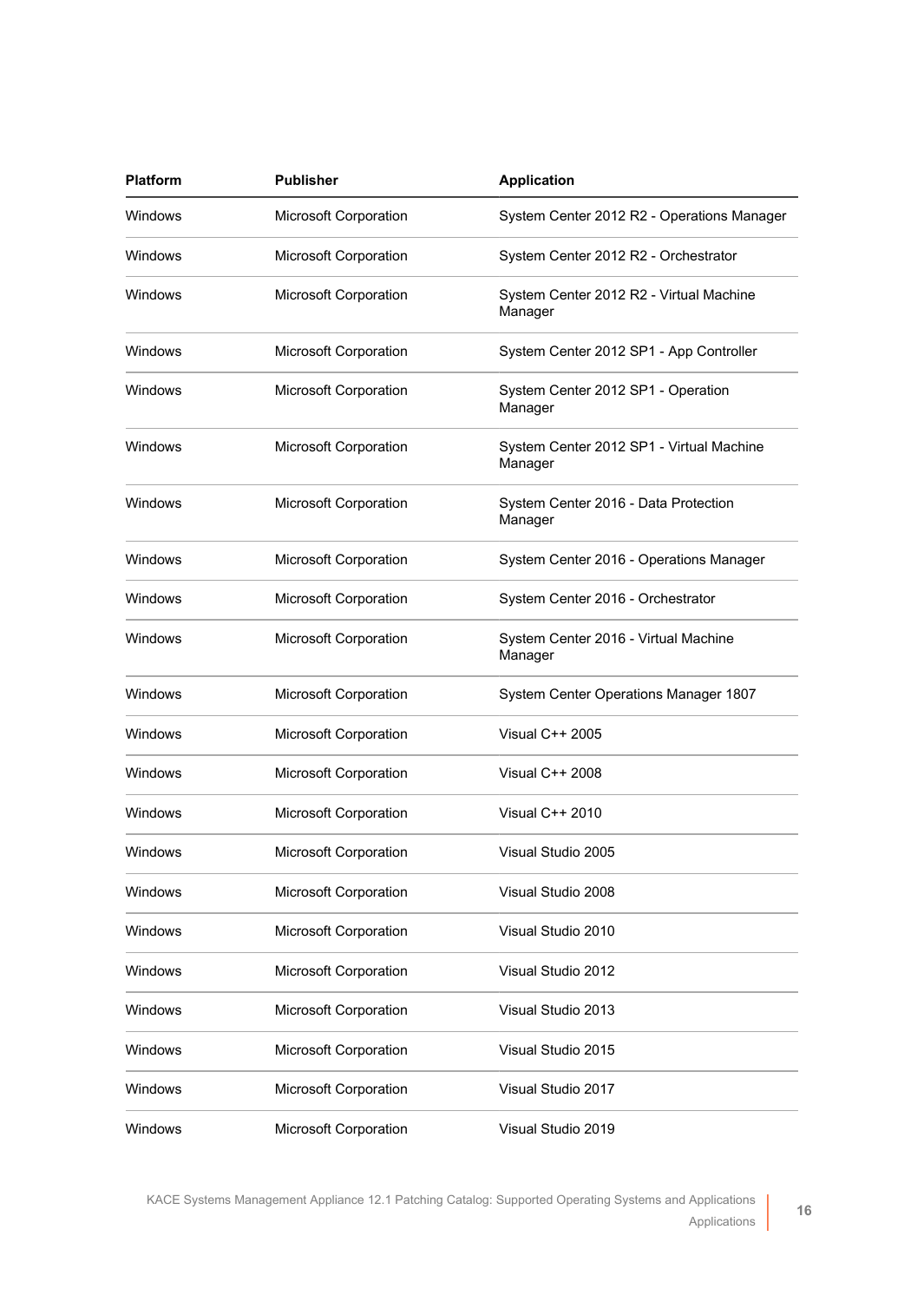| <b>Platform</b> | <b>Publisher</b>      | <b>Application</b>          |  |
|-----------------|-----------------------|-----------------------------|--|
| Windows         | Microsoft Corporation | Visual Studio 2022          |  |
| <b>Windows</b>  | Mozilla               | Firefox                     |  |
| <b>Windows</b>  | Mozilla               | <b>Firefox ESR</b>          |  |
| Windows         | Mozilla               | Thunderbird                 |  |
| <b>Windows</b>  | OpenJS Foundation     | Node.js                     |  |
| <b>Windows</b>  | Opera Software ASA    | Opera                       |  |
| <b>Windows</b>  | Oracle Corporation    | <b>JDK 11.x</b>             |  |
| Windows         | Oracle Corporation    | JDK 8.x                     |  |
| Windows         | Oracle Corporation    | JRE 8.x                     |  |
| Windows         | Oracle Corporation    | VirtualBox 5.x              |  |
| Windows         | Oracle Corporation    | VirtualBox 6.x              |  |
| Windows         | pdfforge GmbH         | PDFCreator                  |  |
| <b>Windows</b>  | Piriform Ltd          | CCleaner                    |  |
| Windows         | Piriform Ltd          | Defraggler                  |  |
| Windows         | Piriform Ltd          | Recuva                      |  |
| Windows         | Piriform Ltd          | Speccy                      |  |
| Windows         | RealNetworks, Inc.    | RealPlayer                  |  |
| Windows         | RealVNC Ltd.          | $VNC$ 5. $x$                |  |
| Windows         | RealVNC Ltd.          | <b>VNC Server</b>           |  |
| Windows         | RealVNC Ltd.          | <b>VNC Viewer</b>           |  |
| Windows         | RingCentral, Inc.     | <b>RingCentral App</b>      |  |
| Windows         | RingCentral, Inc.     | <b>RingCentral Meetings</b> |  |
| Windows         | RingCentral, Inc.     | <b>RingCentral Rooms</b>    |  |
| Windows         | RStudio, PBC          | <b>RStudio Desktop</b>      |  |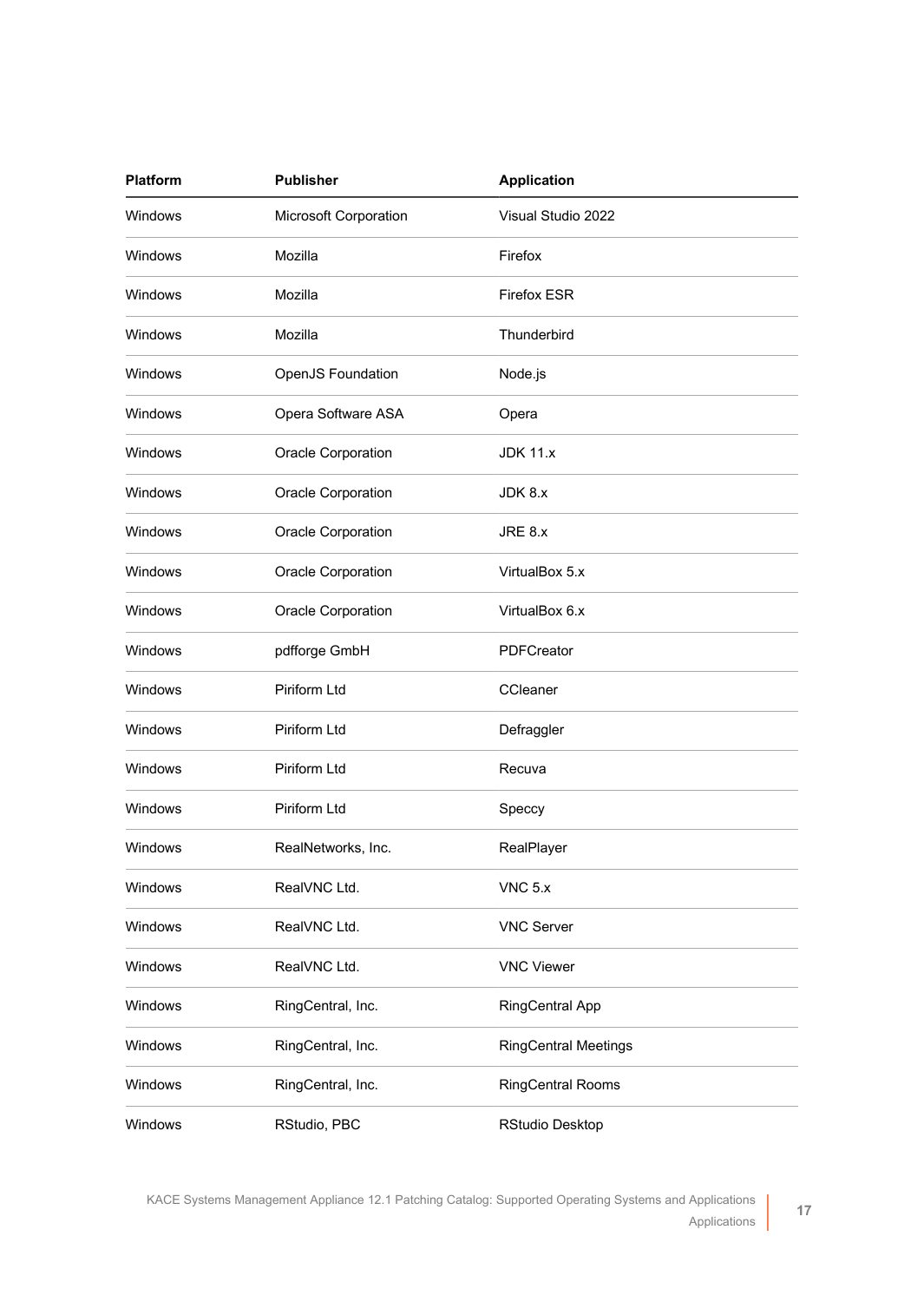| <b>Platform</b> | <b>Publisher</b>               | <b>Application</b>           |
|-----------------|--------------------------------|------------------------------|
| Windows         | RStudio, PBC                   | RStudio Desktop Pro          |
| <b>Windows</b>  | Simon Tatham                   | PuTTY                        |
| Windows         | Slack Technologies             | Slack                        |
| Windows         | Stefan Küng                    | TortoiseSVN                  |
| <b>Windows</b>  | TeamViewer GmbH                | TeamViewer                   |
| <b>Windows</b>  | TeamViewer GmbH                | TeamViewer Host              |
| <b>Windows</b>  | <b>TechSmith Corporation</b>   | Camtasia 18.x                |
| Windows         | <b>TechSmith Corporation</b>   | Camtasia 19.x                |
| Windows         | <b>TechSmith Corporation</b>   | Camtasia 9.x                 |
| Windows         | <b>TechSmith Corporation</b>   | Snaglt 13.x                  |
| Windows         | <b>TechSmith Corporation</b>   | Snaglt 18.x                  |
| Windows         | <b>TechSmith Corporation</b>   | Snaglt 19.x                  |
| <b>Windows</b>  | <b>TechSmith Corporation</b>   | <b>TechSmith Camtasia</b>    |
| Windows         | <b>TechSmith Corporation</b>   | <b>TechSmith Snaglt</b>      |
| Windows         | The Document Foundation        | LibreOffice                  |
| Windows         | The GIMP developer community   | <b>GIMP</b>                  |
| Windows         | The GIMP developer community   | <b>GIMP 2.9.x</b>            |
| Windows         | The Pidgin developer community | Pidgin                       |
| Windows         | <b>Tim Kosse</b>               | FileZilla                    |
| Windows         | <b>UltraVnc</b>                | <b>UltraVnc</b>              |
| Windows         | VideoLAN Team                  | <b>VLC Media Player</b>      |
| Windows         | VMWare, Inc.                   | <b>VMware Horizon Client</b> |
| Windows         | VMWare, Inc.                   | <b>VMware Remote Console</b> |
| Windows         | VMWare, Inc.                   | <b>VMware Tools</b>          |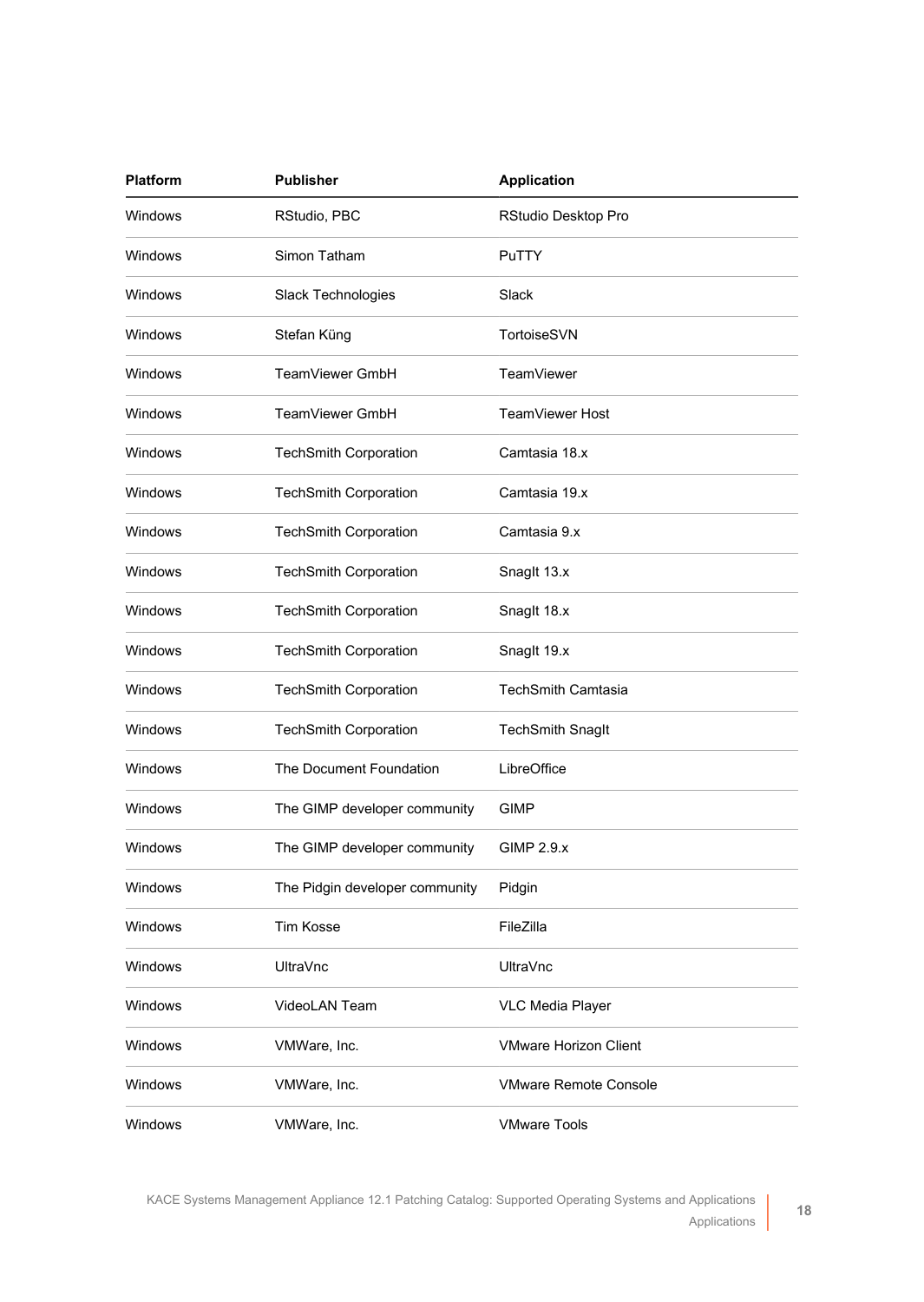| <b>Platform</b> | <b>Publisher</b>                                    | <b>Application</b>             |
|-----------------|-----------------------------------------------------|--------------------------------|
| Windows         | VMWare, Inc.                                        | Workstation 14.x Pro           |
| Windows         | VMWare, Inc.                                        | <b>Workstation Player</b>      |
| Windows         | VMWare, Inc.                                        | <b>Workstation Player 14.x</b> |
| Windows         | VMWare, Inc.                                        | <b>Workstation Pro</b>         |
| Windows         | win.rar GmbH                                        | WinRAR                         |
| Windows         | Wireshark Foundation                                | Wireshark                      |
| Windows         | Wireshark Foundation                                | Wireshark 1.12.x               |
| Windows         | <b>Wireshark Foundation</b>                         | Wireshark 2.2.x                |
| Windows         | <b>Wireshark Foundation</b>                         | Wireshark 2.4.x                |
| Windows         | Wireshark Foundation                                | Wireshark 2.6.x                |
| Windows         | Zoom Video Communications, Inc. Zoom Meetings       |                                |
| Windows         | Zoom Video Communications, Inc. Zoom Outlook Plugin |                                |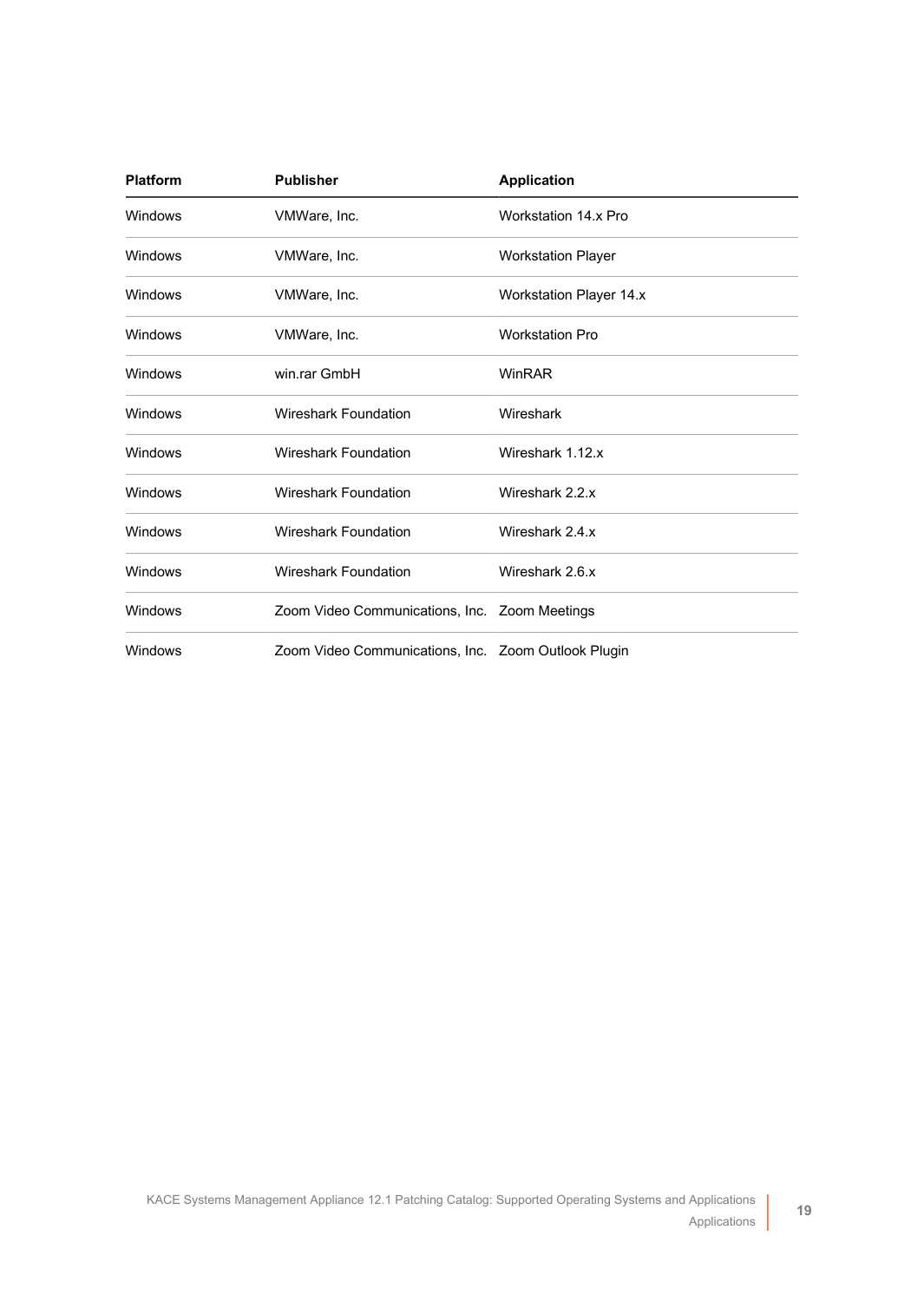## **About us**

<span id="page-19-0"></span>Quest creates software solutions that make the benefits of new technology real in an increasingly complex IT landscape. From database and systems management, to Active Directory and Office 365 management, and cyber security resilience, Quest helps customers solve their next IT challenge now. Around the globe, more than 130,000 companies and 95% of the Fortune 500 count on Quest to deliver proactive management and monitoring for the next enterprise initiative, find the next solution for complex Microsoft challenges and stay ahead of the next threat. Quest Software. Where next meets now. For more information, visit [www.quest.com.](https://www.quest.com/company/contact-us.aspx)

### <span id="page-19-1"></span>**Technical support resources**

Technical support is available to Quest customers with a valid maintenance contract and customers who have trial versions. You can access the Quest Support Portal at [https://support.quest.com.](https://support.quest.com/)

The Support Portal provides self-help tools you can use to solve problems quickly and independently, 24 hours a day, 365 days a year. The Support Portal enables you to:

- Submit and manage a Service Request
- View Knowledge Base articles
- Sign up for product notifications
- Download software and technical documentation
- View how-to-videos
- Engage in community discussions
- Chat with support engineers online
- View services to assist you with your product.

## <span id="page-19-2"></span>**Legal notices**

#### **© 2022 Quest Software Inc. ALL RIGHTS RESERVED.**

This guide contains proprietary information protected by copyright. The software described in this guide is furnished under a software license or nondisclosure agreement. This software may be used or copied only in accordance with the terms of the applicable agreement. No part of this guide may be reproduced or transmitted in any form or by any means, electronic or mechanical, including photocopying and recording for any purpose other than the purchaser's personal use without the written permission of Quest Software Inc.

The information in this document is provided in connection with Quest Software products. No license, express or implied, by estoppel or otherwise, to any intellectual property right is granted by this document or in connection with the sale of Quest Software products. EXCEPT AS SET FORTH IN THE TERMS AND CONDITIONS AS SPECIFIED IN THE LICENSE AGREEMENT FOR THIS PRODUCT, QUEST SOFTWARE ASSUMES NO LIABILITY WHATSOEVER AND DISCLAIMS ANY EXPRESS, IMPLIED OR STATUTORY WARRANTY RELATING TO ITS PRODUCTS INCLUDING, BUT NOT LIMITED TO, THE IMPLIED WARRANTY OF MERCHANTABILITY, FITNESS FOR A PARTICULAR PURPOSE, OR NON-INFRINGEMENT. IN NO EVENT SHALL QUEST SOFTWARE BE LIABLE FOR ANY DIRECT, INDIRECT, CONSEQUENTIAL, PUNITIVE, SPECIAL OR INCIDENTAL DAMAGES (INCLUDING, WITHOUT LIMITATION, DAMAGES FOR LOSS OF PROFITS, BUSINESS INTERRUPTION OR LOSS OF INFORMATION) ARISING OUT OF THE USE OR INABILITY TO USE THIS DOCUMENT, EVEN IF QUEST SOFTWARE HAS BEEN ADVISED OF THE POSSIBILITY OF SUCH DAMAGES. Quest Software makes no representations or warranties with respect to the accuracy or completeness of the contents of this document